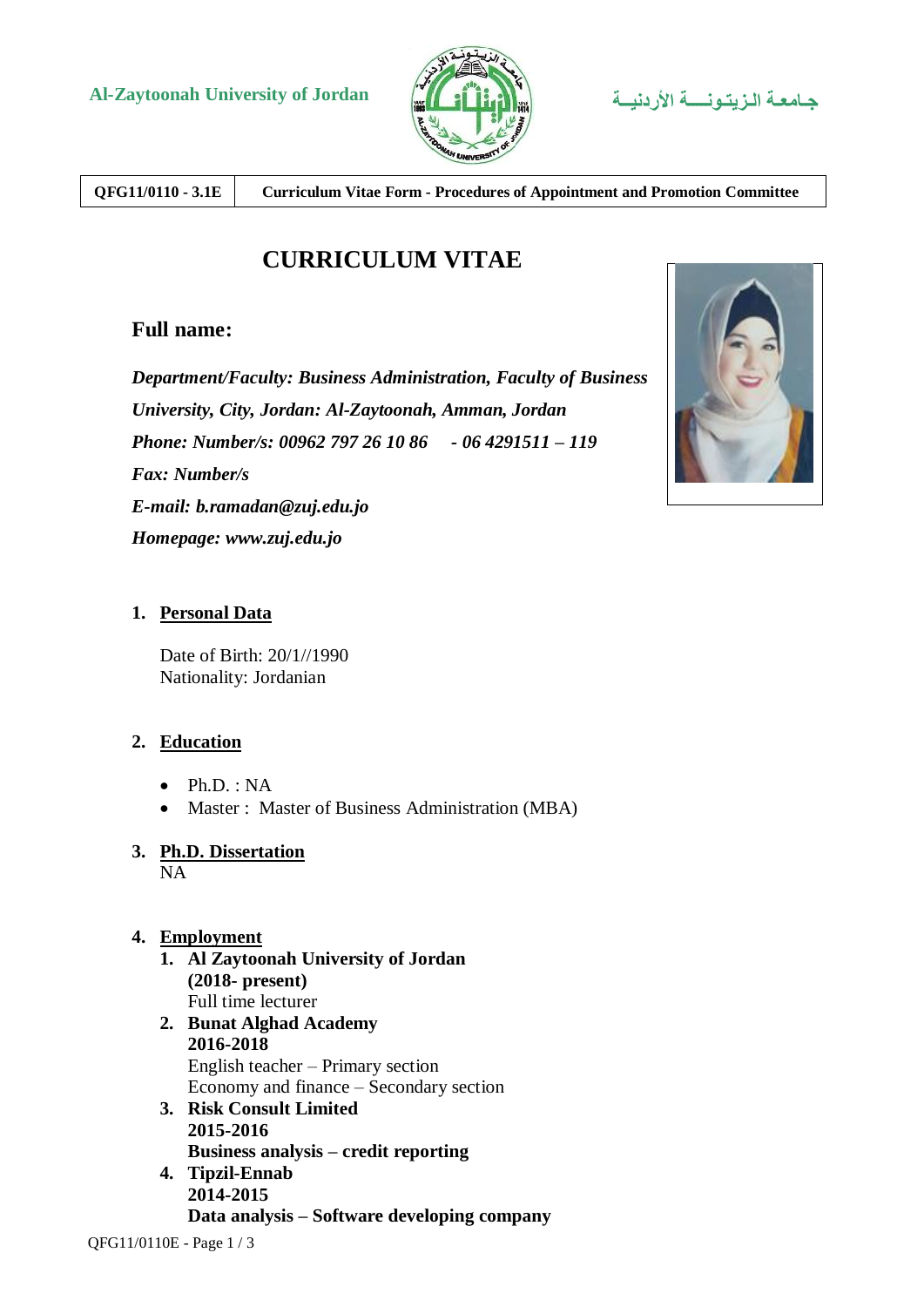



## **QFG11/0110 - 3.1E Curriculum Vitae Form - Procedures of Appointment and Promotion Committee**

#### *Academic Positions*

Full time lecturer – Al Zaytoonah University of Jordan Business Administration Faculty

#### *Administrative Positions*

**NA** 

- **5. Research Interests Knowledge management, Intellectual capital, supply chain, Business sustainability, Organizational intelligence**
- **6. Honors and Awards NA**

#### **Teaching Experience**

*Graduate Courses*

#### NA

- *Undergraduate Courses*
- 1. Principles of Management 1
- 2. Principles of Management 2
- 3. Quantitative analysis for management 1
- 4. International Management
- 5. Public Relations Management
- 6. Knowledge Management
- 7. Organizational Theory
- 8. Purchasing and Stores Management

#### **9. Supervision of Graduate Research**

NA

#### **10. Membership of Committees NA**